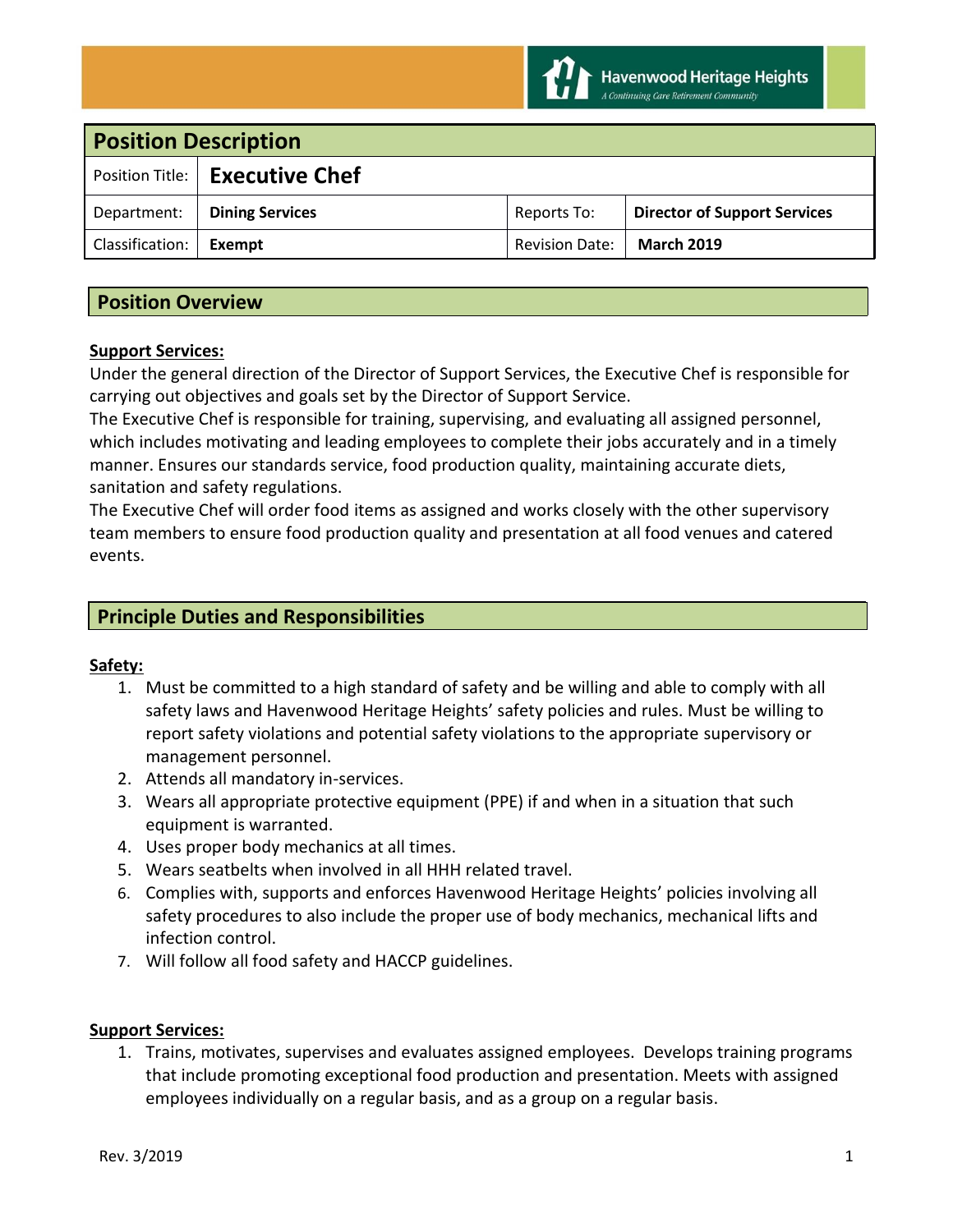- 2. Monitors kitchen activities to maintain standards and reports to Director of Support Services on a daily and weekly basis regarding the following: equipment, meal quality, temperature reports, sanitation audits, weekly schedules, preventative maintenance, daily production reports.
- 3. Develops and institutes regular in-service training programs for culinary staff.
- 4. Works with the Director in planning departmental goals, accomplishing quarterly goals, assists in managing a realistic annual budget.
- 5. Continually evaluates production and service. Recommends new approaches and policies and procedures to improve efficiency and quality of services.
- 6. Attends Resident Dining Committee Meetings.
- 7. Works with other supervisors to assure that assignments for kitchen are developed and posted in a timely manner. Evaluates weekly employee schedules, controlling excess hours and overtime. Evaluates time and conducts job analyses to determine on-going scheduling and training needs.
- 8. Develops menus and recipes and maintains a set of standardized recipes.
- 9. Monitors the requisition and use of food supplies from all storage areas including but not limited to the dry storeroom, walk-in refrigerators and freezer. Monitors food, equipment, and supply procurement, receiving and storage. May occasionally need to participate in assisting with monthly reports and inventories.
- 10. Monitors food temperatures, dish machine temperatures, walk-in, and refrigerator and freezer temperatures.
- 11. Carries out and enforces sanitation and safety rules and regulations as set by the Director. Ensures training and re-training for assigned staff in infection control and personal hygiene, and complies with City, State and Federal rules and regulations.
- 12. Trains and monitors kitchen staff in plate appearance and portion control to minimize waste.
- 13. Coordinates with the other supervisors all functions requiring refreshments..
- 14. Recommends or initiates personnel actions such as interviewing, hiring, promotions, transfers, terminations and disciplinary actions. Completes performance evaluations and conducts performance appraisal interviews.
- 15. Works with Director, Asst. Director, Manager and Supervisors in developing and maintaining teamwork within the department.
- 16. Promotes and maintains good working relations and communications with subordinate staff personnel and in contact with others in the community and elsewhere.
- 17. Complies with Havenwood Heritage Heights' rules and regulations in cooperation with the Human Resources Department.
- 18. Performs any other responsibilities assigned by the Director of Support Services.

# **Competencies**

- Customer Focus
- Strategic Thinking
- Business Acumen
- Leadership
- Communication Proficiency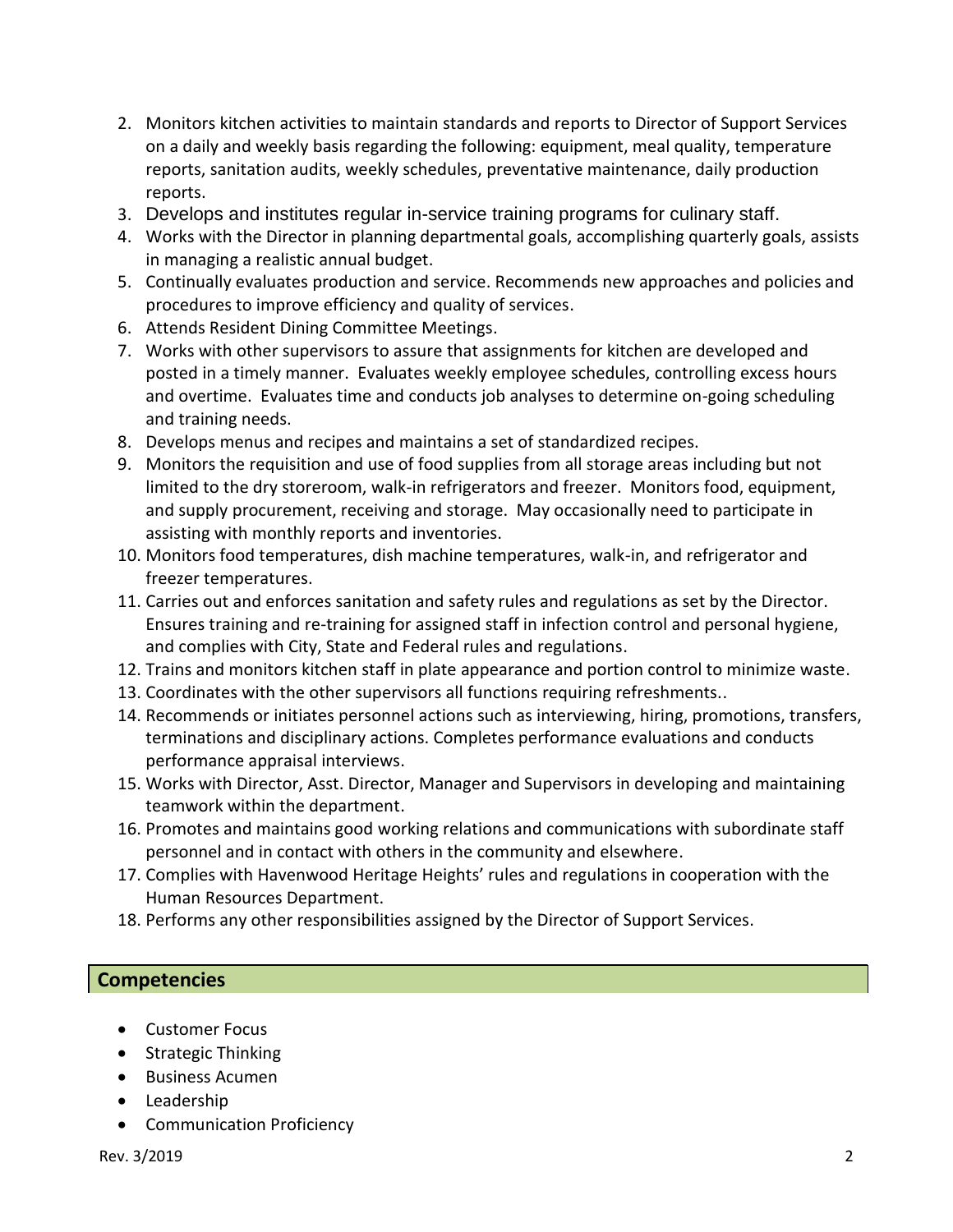- Organizational Skills
- Performance Management
- Problem Solving / Analysis
- Technical Capacity
- Presentation Skills
- Time Management
- Teamwork Orientation

## **Qualifications and Skills**

- Must possess proven supervisory, organizational and teaching abilities and culinary skills.
- Must have an honest desire to work with and for elderly residents.
- Must accept and be supportive of the Dining Services Department's goals.
- Must support Havenwood Heritage Heights' philosophy of care.

# **Physical Demands**

The physical demands described here are representative of those that must be met by an employee to successfully perform the essential functions of this job. Regularly required to use hands to finger, handle, or feel objects, tools, or controls, reach with hands and arms; and talk or hear. Work is performed in a noisy, confusing environment. Exposure to intense heat or cold atmosphere may exist. Could slip on spilled food or water. Could receive burns or cuts. Scheduling or shifts: works five days per week; may be requested to work any shift; may be requested to work weekends.

# **Other Duties**

Please note this job description is not designed to cover or contain a comprehensive listing of activities, duties or responsibilities that are required of the employee for this job. Duties, responsibilities and activities may change at any time with or without notice.

### **Protection of HHH Assets and Resources**

Havenwood Heritage Heights' assets are to be used for your job and should be protected. Company assets are meant for business and not personal use. We all have a responsibility to protect and safeguard company assets from loss, theft, misuse, and waste.

These assets include, but are not limited to; the Havenwood Heritage Heights name, company provided credit cards, our various computers, laptops, cell phones, and ancillary equipment; software and software licenses, copy machines and other office equipment, electronic media, and technology.